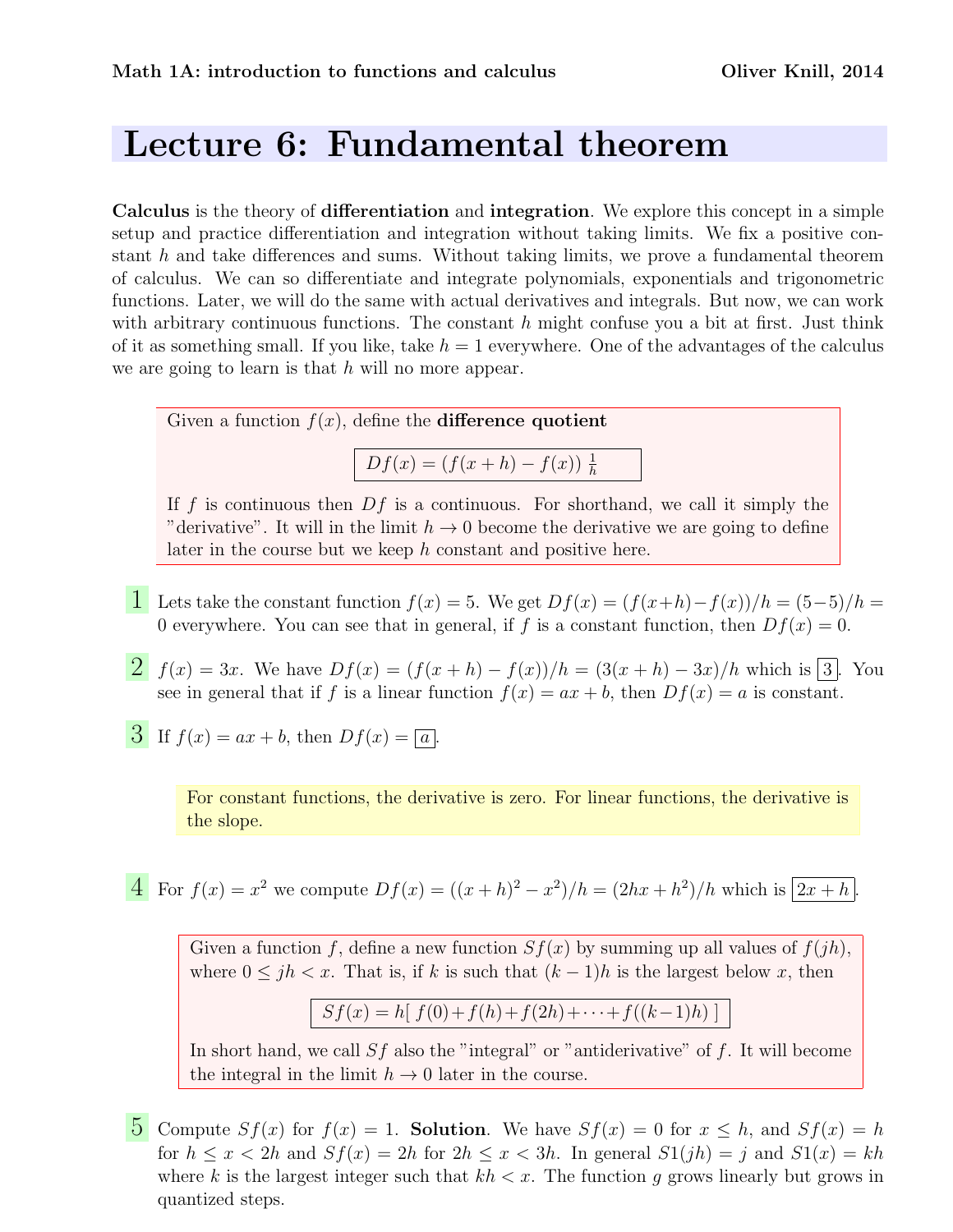

Theorem: Sum the differences and get  $SDf(kh) = f(kh) - f(0)$ 



6 For  $f(x) = [x]_h^m = x(x-h)(x-2h)...(x-mh+h)$  we have  $f(x+h) - f(x) = (x(x-h)(x-2h)...(x-kh+2h))((x+h)-(x-mh+h)) = [x]^{m-1}hm$ and so  $D[x]_h^m = m[x]_h^{(m-1)}$  $\binom{m-1}{h}$ . We have obtained the important formula  $\left|D[x]^m = m[x]^{m-1}\right|$ We can establish from this differentiation formulas for **polynomials**. We will leave away the square brackets often and do the calculus we will do later on.

*T* If  $f(x) = [x] + [x]^3 + 3[x]^5$  then  $Df(x) = 1 + 3[x]^2 + 15[x]^4$ .

The fundamental theorem allows us to integrate and get the right values at the points  $k/n$ :

**8** Find Sf for the same function. The answer is  $Sf(x) = [x]^2/2 + [x]^4/4 + 3[x]^6/6$ .

Define  $\exp_h(x) = (1+h)^{x/h}$ . It is equal to  $2^x$  for  $h = 1$  and morphs into the function  $e^x$  when h goes to zero. As a rescaled exponential, it is continuous and monotone. Indeed, using rules of the logarithm we can see  $\exp_h(x) = e^{x(\log(1+h)/h)}$ . We see that it agrees with the exponential function after a rescaling of x.

9 You have already computed the derivative in a homework. Lets do it again. The function  $\exp_h(x) = (1+h)^{x/h}$  satisfies  $D \exp_h(x) = \exp_h(x)$ . Solution:  $\exp_h(x+h) = (1+h) \exp(x)$ shows that.  $D \exp_h(x) = \exp_h(x)$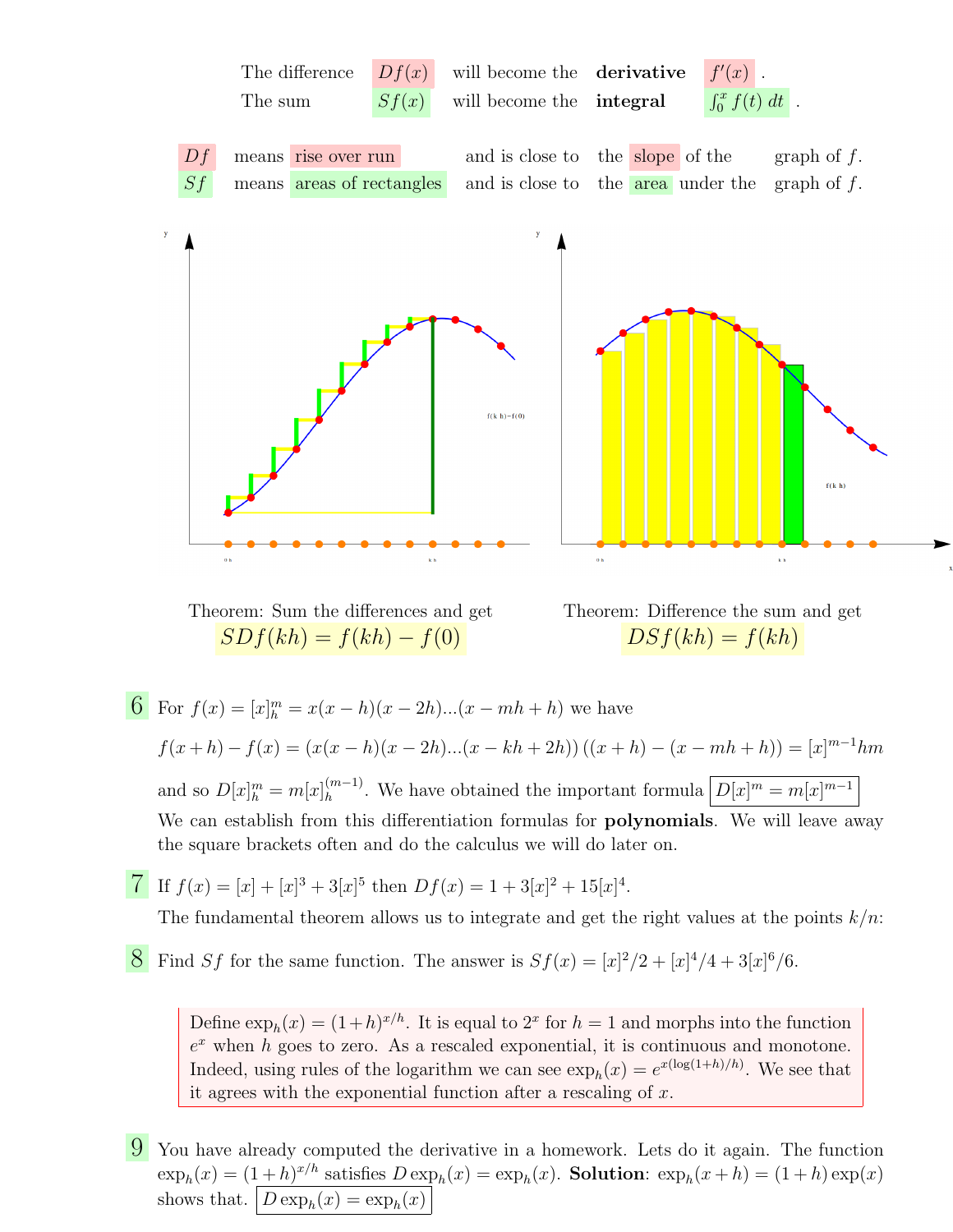- **10** Define  $\exp(a \cdot x) = (1 + ah)^{x/h}$ . It satisfies  $\boxed{D \exp_h(a \cdot x) = a \exp_h(a \cdot x)}$  We write a dot because  $\exp_h(ax)$  is not equal to  $\exp_h(a \cdot x)$ . For now, only the differentiation rule for this function is important.
- **11** This is example which uses complex numbers  $i = \sqrt{\frac{1}{i}}$  $\overline{-1}$ . If we allow a to become complex, we get  $\exp(1 + ia)(1 + aih)^{x/h}$ . We still have  $D \exp_h^{ai}(x) = ai \exp_h^{ai}(x)$ . Taking real and imaginary parts define new functions  $\exp_h^{ai}(x) = \cos_h(a \cdot x) + i \sin_h(a \cdot x)$ . These functions are real and morph into the familiar cos and sin functions for  $h \to 0$ . For any  $h > 0$  and any a, we have now  $D \cos_h(a \cdot x) = -a \sin_h(a \cdot x)$  and  $D \sin_h(a \cdot x) = a \cos_h(a \cdot x)$ . No worries, we will derive these identities for the usual trig functions.

## Homework

We leave the h away in this homework. To have more fun, also define  $log_h$  as the inverse of  $exp_h$ and define  $1/[x]_h = D \log_h(x)$  for  $x > 0$ . If we start integrating from 1 instead of 0 as usual we write  $S_1 f$  and get  $S_1 1/[x]_h = \log_h(x)$ . We also write simply  $x^n$  for  $[x]_h^n$  and write  $\exp(a \cdot x) = e^{a \cdot x}$ instead of  $\exp_h^a(x)$  and  $\log(x)$  instead of  $\log_h(x)$ . Use the differentiation and integration rules on the right to find derivatives and integrals.

**1** Find the derivatives  $Df(x)$  of the following functions:

a)  $f(x) = x^{11} - 3x^4 + 5x + 1$ a)  $f(x) = -x^4 + 8 \log(x)$ c)  $f(x) = -3x^3 + 17x^2 - 5x$ . What is  $Df(0)$ ?

**2** Find the integrals  $Sf(x)$  of the following functions assuming  $Sf(0) = 0$ :

a)  $f(x) = x^9$ . b)  $f(x) = x^2 + 6x^7 - x$ c)  $f(x) = -3x^3 + 17x^2 - 5x$ . What is  $Sf(1)$  in the case  $h = 1$ ?

 $\mathcal{S}$  Find the derivatives  $Df(x)$  of the following functions

a) 
$$
f(x) = \exp(9 \cdot x) + x^6
$$
  
b)  $f(x) = 8 \exp(-3 \cdot x) + 9x^6$   
c)  $f(x) = -\exp(5 \cdot x) + x^6$ 

 $\overline{4}$  Find the integrals  $Sf(x)$  of the following functions

a)  $f(x) = \exp(6 \cdot x) - 3x^6$ b)  $f(x) = \exp(8 \cdot x) + x^6$ c)  $f(x) = -\exp(5 \cdot x) + x^6$ 

5 Define  $f(x) = \sin(4 \cdot x) - \exp(2 \cdot x) + x^5$ . a) Find  $Df(x)$ b) Find  $q(x) = Sf(x)$ 

c) Verify that  $Dq(x) = f(x)$ .